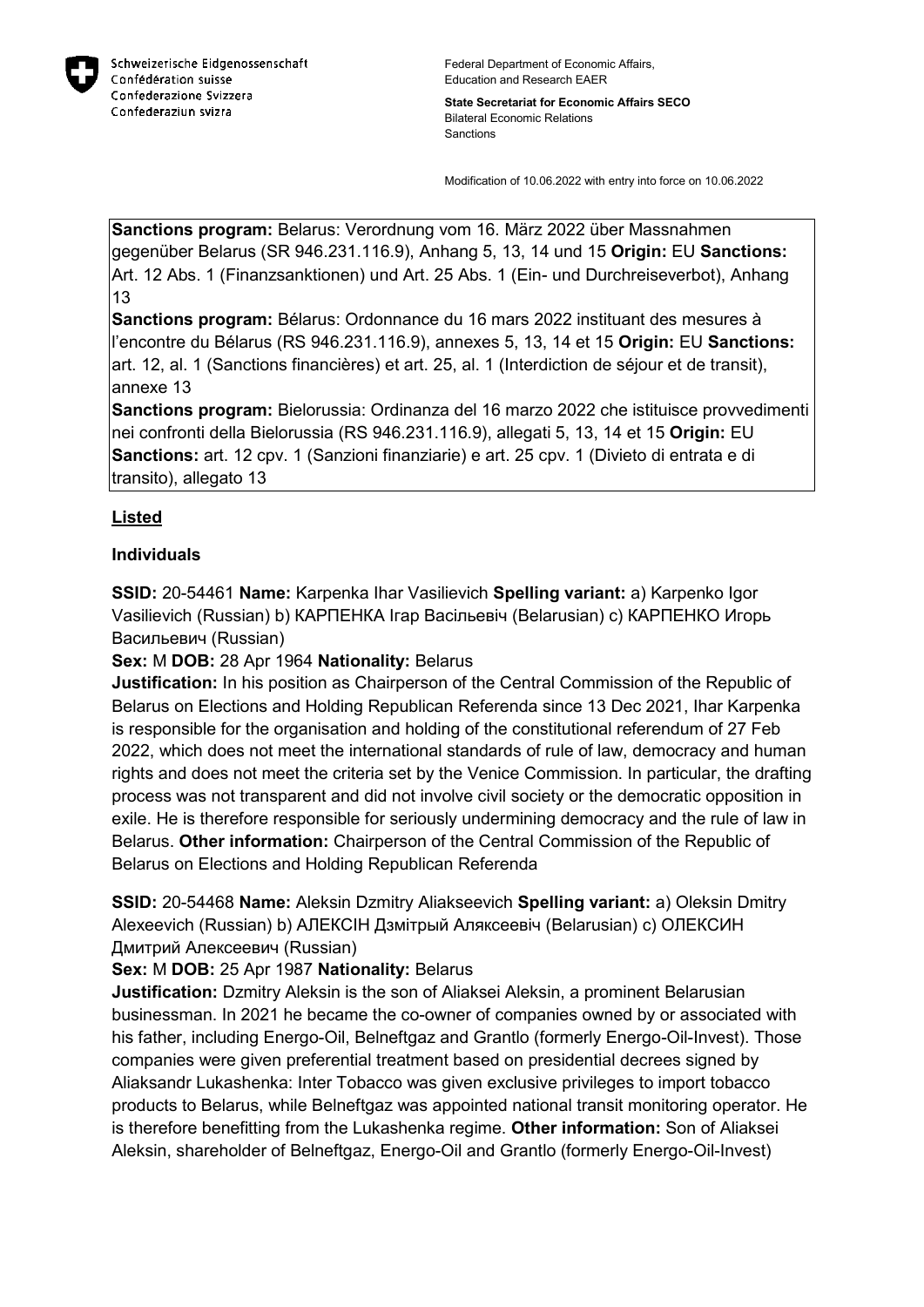**SSID:** 20-54475 **Name:** Aleksin Vital Aliakseevich **Spelling variant:** a) Oleksin Vitaliy Alexeevich (Russian) b) АЛЯКСIН Вiталь Аляксеевiч (Belarusian) c) ОЛЕКСИН Виталий Алексеевич (Russian)

## **Sex:** M **DOB:** 29 Aug 1997 **Nationality:** Belarus

**Justification:** Vital Aleksin is the son of Aliaksei Aleksin, a prominent Belarusian businessman. In 2021 he became the co-owner of companies owned by or associated with his father, including Energo-Oil, Belneftgaz and Grantlo (formerly Energo-Oil-Invest). Those companies were given preferential treatment based on presidential decrees signed by Aliaksandr Lukashenka: Inter Tobacco was given exclusive privileges to import tobacco products to Belarus, while Belneftgaz was appointed national transit monitoring operator. He is therefore benefitting from the Lukashenka regime. **Other information:** Son of Aliaksei Aleksin, shareholder of Belneftgaz, Energo-Oil and Grantlo (formerly Energo-Oil-Invest)

**SSID:** 20-54482 **Name:** Karić Bogoljub **Spelling variant:** a) КАРИЋ Богољуб (Serbian) b) КАРИЧ Боголюб (Russian)

**Sex:** M **DOB:** 17 Jan 1954 **POB:** Peja/Pec, Kosovo **Nationality:** Republic of Serbia **Justification:** Bogoljub Karić is a Serbian businessman and politician. Together with his family members, he developed a network of real estate companies in Belarus and has cultivated a network of contacts with the family of Aliaksandr Lukashenka. In particular, he has been closely associated with Dana Holdings and its former subsidiary Dana Astra, and he reportedly represented those entities during meetings with Lukashenka. The Minsk World project, which was developed by a company associated with Karić, was described by Lukashenka as "an example of cooperation of the Slavonic world". Thanks to those close relationships with Lukashenka and his entourage, companies associated with Karić received preferential treatment from the Lukashenka regime, including tax breaks and plots of land for real estate development. He is therefore benefitting from and supporting the Lukashenka regime. **Other information: a)** Serbian businessman and politician, associated with the company Dana Holdings **b)** Passport number: 012830978 (valid until 27.12.2026)

**SSID:** 20-54492 **Name:** Sich Andrii **Spelling variant:** a) Sych Andrey (Russian) b) СИЧ Андрiй (Belarusian) c) СЫЧ Андрей (Russian)

#### **Sex:** M **DOB:** 20 Sep 1990 **POB:** Belarus **Nationality:** Belarus

**Justification:** Andrii Sich is a co-host of the programme "Platform" on state-owned television channel "Belarus 1". In that position, he has supported regime narratives that aim to discredit independent media, undermine democracy and justify repression. He has supported the Lukashenka regime's narrative about Western states' intentions to organise a coup d'état in Belarus and called for harsh punishments for those allegedly involved, supported disinformation campaigns about mistreatment of migrants arriving in the Union from Belarus, and promoted the image of independent media as agents of foreign influence whose activity should be restricted. He is therefore supporting the Lukashenka regime. **Other information: a)** Co-host of programme "Platform" on state-owned television channel "Belarus 1" **b)** Member of organisation "Rusj molodaja"

**SSID:** 20-54501 **Name:** Mikusheu Dzianis Aliaksandravich **Spelling variant:** a) Mikushev Denis Alexandrovich (Russian) b) МIКУШЭЎ Дзянiс Аляксандравiч (Belarusian) c) МИКУШЕВ Денис Александрович (Russian)

**Sex:** M **DOB:** 21 Mar 1980 **Nationality:** Belarus

**Justification:** Dzianis Mikusheu is the Head of the Department for Supervision of Compliance with the Law of Court Decisions in Criminal Cases of the Prosecutor's Office of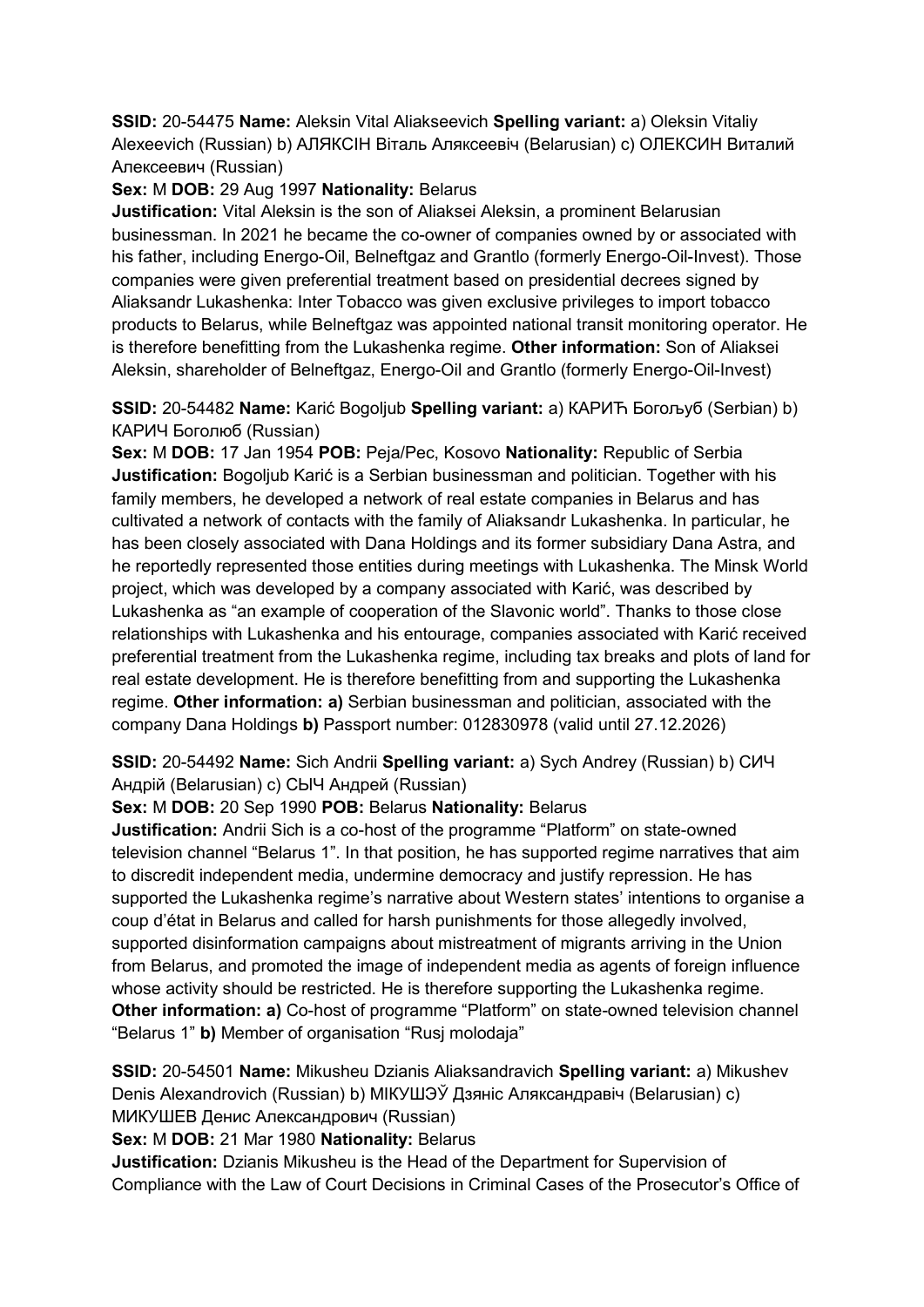the Gomel Region/Oblast and senior legal adviser. In that position, he is responsible for initiating the prosecutions of Siarhei Tsikhanouski, Artsiom Sakau, Dzmitry Papou, lhar Losik, Uladzimir Tsyhanovich and Mikalai Statkevich. He contributed to the arbitrary detention of Siarhei Tsikhanouski, as presented in the report by the Human Rights Council's Working Group on Arbitrary Detention. He is therefore responsible for serious human rights violations and for undermining the rule of law, as well as for the repression of civil society and democratic opposition. **Other information:** Head of the Department for Supervision of Compliance with the Law of Court Decisions in Criminal Cases of the Prosecutor's Office of the Gomel Region/Oblast; senior legal adviser

**SSID:** 20-54508 **Name:** Dolia Mikalai Ivanavich **Spelling variant:** a) Dolya Nikolai Ivanovich (Russian) b) ДОЛЯ Мiĸалай Iванавiч (Belarusian) c) ДОЛЯ Ниĸолай Иванович (Russian) **Sex:** M **DOB:** 3 Jul 1979 **Nationality:** Belarus

**Justification:** Mikalai Dolia is a judge at the Gomel Regional Court. ln that position, he is responsible for sentencing Siarhei Tsikhanouski, Artsiom Sakau, Dzmitry Papou, lhar Losik, Uladzimir Tsyhanovich and Mikalai Statkevich to disproportionally lengthy prison terms. He contributed to the arbitrary detention of Siarhei Tsikhanouski, as presented in the report by the Human Rights Council's Working Group on Arbitrary Detention. He is therefore responsible for serious violations of human rights and for undermining the rule of law, as well as for the repression of civil society and democratic opposition. **Other information: a)** Judge at the Gomel Regional Court **b)** Personal ID: 3070379H041PBI

**SSID:** 20-54516 **Name:** Parshyn Andrei Yauhenavich **Spelling variant:** a) Parshin Andrei Yevgenevich (Russian) b) ПАРШЫН Андрэй Яўгенавiч (Belarusian) c) ПАРШИН Андрей Евгеньевич (Russian)

**Sex:** M **DOB:** 19 Feb 1974 **Address:** 4A Skryganova St., Apt. 211, Minsk, Belarus **Nationality:** Belarus

**Justification:** Andrei Parshyn is the Head of the Main Department for Combating Organised Crime and Corruption (GUBOPiK) in the Ministry of Internal Affairs since 2021. GUBOPiK is one of the main bodies responsible for political persecution in Belarus, including arbitrary and unlawful arrests and ill-treatment, including torture, of activists and members of civil society. GUBOPiK has published on its Telegram profile videos of forced confessions by Belarusian activists and ordinary citizens, exposing them to the Belarusian general public and using them as a tool for political pressure. GUBOPiK also detained Mark Bernstein, one of the top Russian-language Wikipedia editors, for publishing information on the Russian aggression against Ukraine, considered as anti-Russian "fake news". Andrei Parshyn is therefore responsible for serious violations of human rights and for the repression of civil society in Belarus. **Other information:** Head of the Main Department for Combating Organised Crime and Corruption in Belarus (GUBOPiK)

**SSID:** 20-54524 **Name:** Tur Ihar Piatrovich **Spelling variant:** a) Tur Igor Petrovich (Russian) b) ТУР Iгар Пятровiч (Belarusian) c) ТУР Игорь Петрович (Russian) **Sex:** M **DOB:** 26 Mar 1989 **POB:** Grodno (Hrodna), Belarus **Nationality:** Belarus **Justification:** Ihar Tur is an employee of the state-owned television channel "ONT" and one of the main propagandists of the Lukashenka regime. He is the host of the "Propaganda" programme, in which he calls for violence, discredits opposition activists and promotes videos with forced confessions from political prisoners. He is the author of a number of false reports on protests by the Belarusian opposition, and of disinformation regarding events in the Union and regarding attacks on civil society. He is also responsible for spreading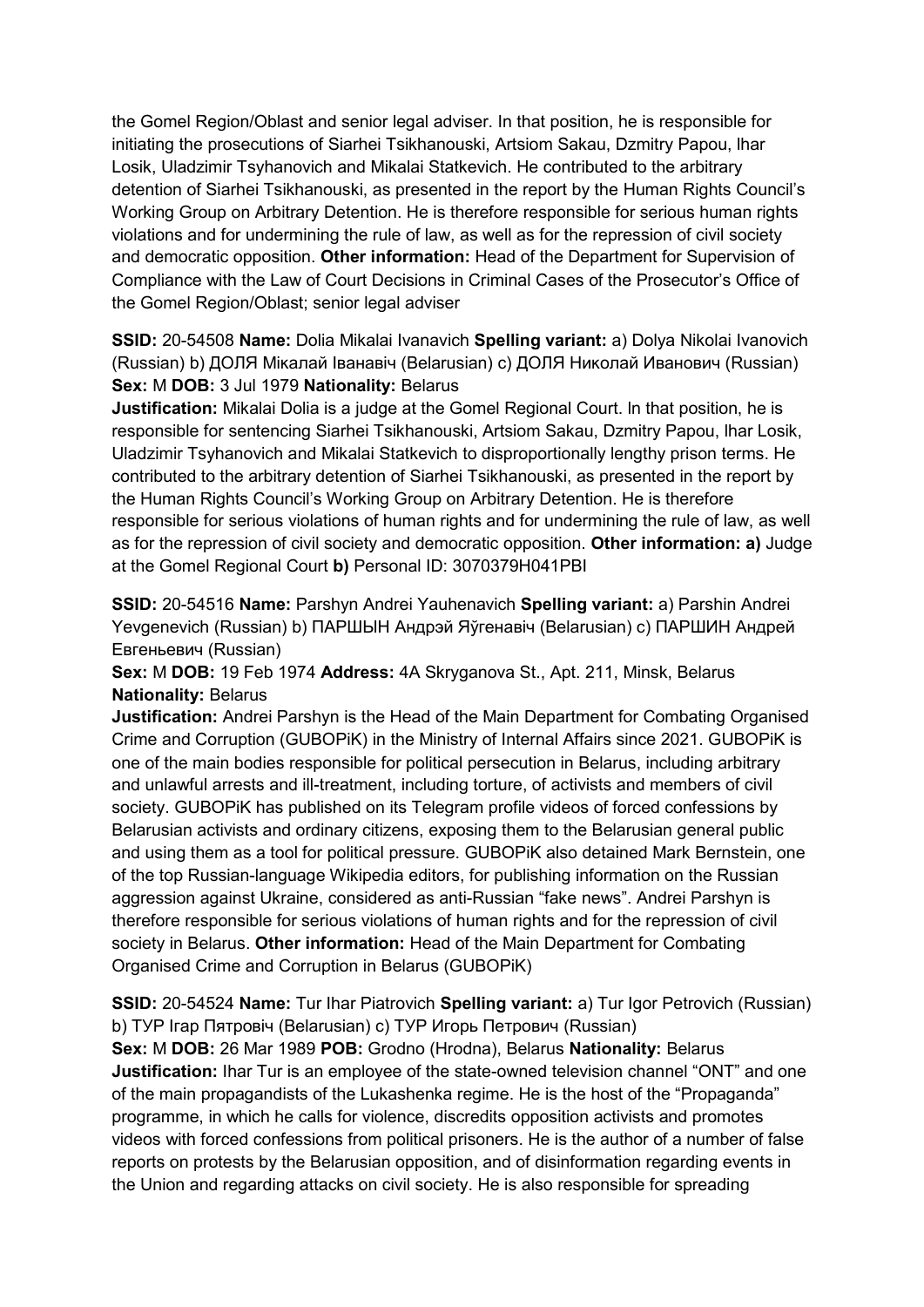disinformation and violence-inciting messages online. He was awarded a medal by Aliaksandr Lukashenka for his work in the media. He is therefore benefitting from and supporting the Lukashenka regime. **Other information:** Employee of state-owned television channel "ONT", author and anchor of several programmes ("Propaganda", "To be completed")

**SSID:** 20-54532 **Name:** Hladkaya Lyudmila Leanidauna **Spelling variant:** a) Gladkaya Lyudmila Leonidovna (Russian) b) ГЛАДКАЯ Людмiла Леанiдаўна (Belarusian) c) ГЛАДКАЯ Людмила Леонидовна (Russian)

**Sex:** W **DOB:** 30 Jun 1983 **Address:** 8A Vodolazhsky St., apt. 45, Minsk, Belarus **Nationality:** Belarus

**Justification:** Lyudmila Hladkaya is one of the most prominent propagandists of the Lukashenka regime. She is an employee of the newspaper "SB Belarus Segodnya" and an associate of other pro-regime media, including state-owned television channel "Belarus 1". She frequently uses hate speech and derogatory language while speaking of democratic opposition. She has also conducted numerous "interviews" with unjustly detained Belarusian citizens, often students, showing them in humiliating situations and mocking them. She has promoted repression by the Belarusian security apparatus and taken part in disinformation and information manipulation campaigns. She is publicly voicing support for Aliaksandr Lukashenka and expressing pride in serving his regime. For her work, she has been publicly praised by and received awards from Lukashenka. She is therefore benefitting from and supporting the Lukashenka regime. **Other information:** Special correspondent of "SB Belarus Segodnya" newspaper, presenter on state-owned television channel "Belarus 1"

**SSID:** 20-54540 **Name:** Azaronak Ryhor Yuryevich **Spelling variant:** a) Azaryonok Grigoriy Yurevich (Russian) b) АЗАРОНАК Рыгор Юр'евiч (Belarusian) c) АЗАРЁНОК Григорий Юрьевич (Russian)

**Sex:** M **DOB:** 18 Oct 1995 **POB:** Minsk, Belarus **Nationality:** Belarus

**Justification:** Ryhor Azaronak is one of the chief propagandists of the Lukashenka regime. He is a political columnist, author and the host of weekly propaganda shows on the stateowned television channel "CTV". In his broadcasts he endorsed violence against dissenters of the Lukashenka regime, and systematically used derogatory language about activists, journalists and other opponents of the Lukashenka regime. He received an award with the medal "For Courage" from Aliaksandr Lukashenka. He is therefore benefitting from and supporting the Lukashenka regime. **Other information: a)** Employee of state-owned television channel "CTV", author and host of several programmes ("Secret Springs of Politics", "Order of Judas", "Panopticon") **b)** Rank: Lieutenant in reserve

**SSID:** 20-54549 **Name:** Galavatyi Ivan Ivanavich **Spelling variant:** a) Golovaty Ivan Ivanovich (Russian) b) ГАЛАВАТЫ Iван Iванавiч (Belarusian) c) ГОЛОВАТЫЙ Иван Иванович (Russian)

**Sex:** M **DOB:** 15 Jun 1976 **POB:** Pogost Settlement, Soligorsk District, Minsk Province, Belarus **Nationality:** Belarus

**Justification:** Ivan Galavatyi is the Director-General of the state-owned enterprise Belaruskali, which is a major source of revenue and foreign currency for the Lukashenka regime. He is a member of the Council of the Republic of the National Assembly and holds multiple other high positions in Belarus. He has received multiple state awards, including directly from Aliaksandr Lukashenka, during his career. He has been closely associated with Lukashenka and members of his family. He is therefore benefitting from and supporting the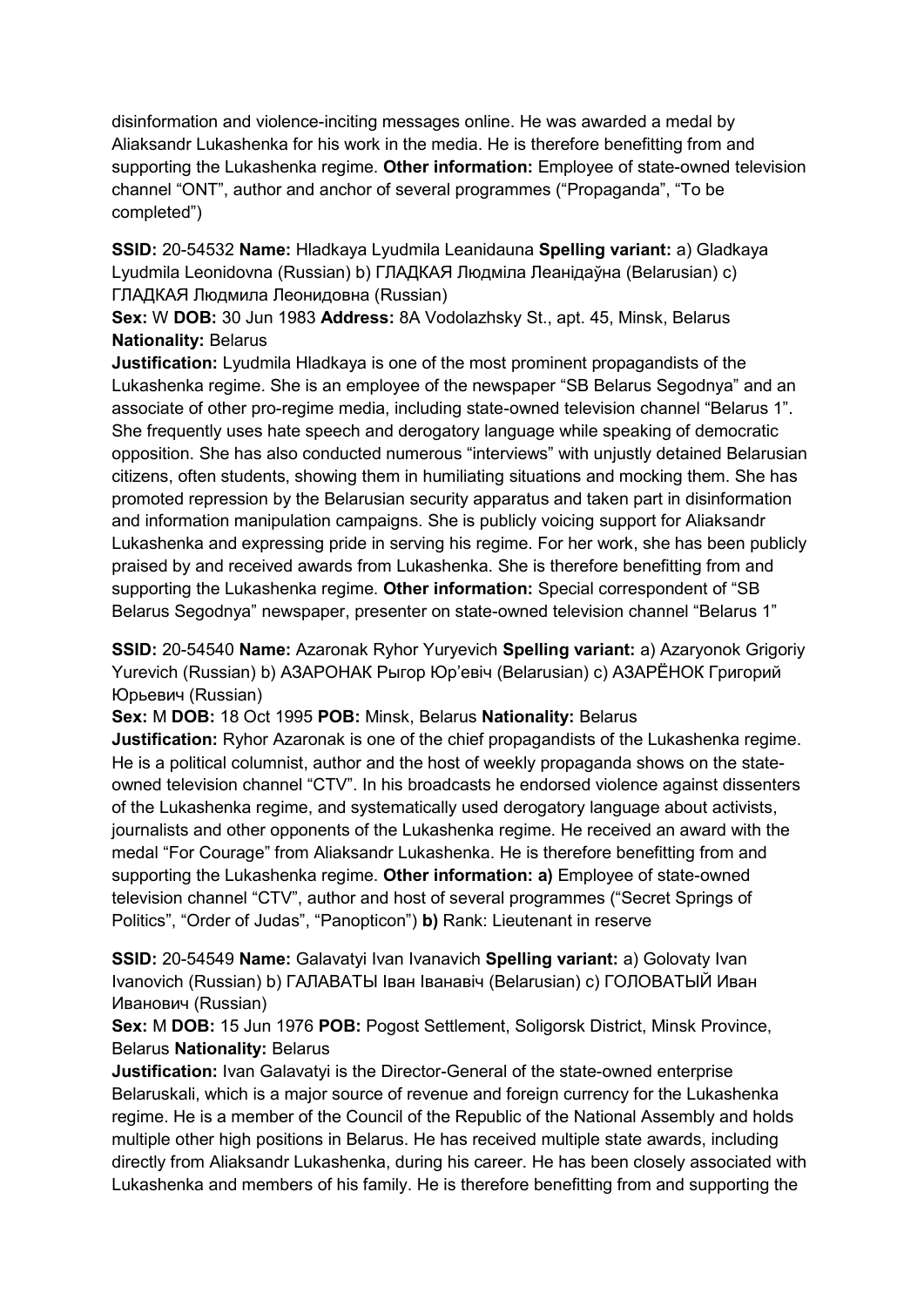Lukashenka regime. The employees of Belaruskali who took part in strikes and peaceful protests in the aftermath of the fraudulent Aug 2020 presidential elections in Belarus were deprived of premiums and dismissed. Lukashenka himself personally threatened to replace the strikers with miners from Ukraine. Ivan Galavatyi is therefore responsible for the repression of civil society. **Other information: a)** Director-General of the Open Joint Stock Company "Belaruskali" **b)** Member of the Standing Committee of the Council of the Republic of the National Assembly of the Republic of Belarus for Foreign Affairs and National Security

#### **Entities**

**SSID:** 20-54559 **Name:** Open Joint Stock Company "Belaruskali" **Spelling variant:** a) Адкрытае акцыянернае таварыства "Беларуськалiй" (Belarusian) b) Открытое акционерное общество "Беларуськалий" (Russian)

**Address:** 5 Korzha St., Soligorsk, 223710, Minsk Region (Minsk Oblast), Belarus **Justification:** OJSC Belaruskali is a state-owned enterprise and one of the biggest potash producers in the world, providing 20 % of global potash exports. As such, it is a major source of revenue and foreign currency for the Lukashenka regime. Aliaksandr Lukashenka described it as "a national treasure, pride, one of the pillars of Belarusian exports". Therefore, Belaruskali benefits from and supports the Lukashenka regime. Employees of Belaruskali who took part in strikes and peaceful protests in the aftermath of the fraudulent Aug 2020 presidential elections in Belarus were intimidated and dismissed by the company's management. Lukashenka himself personally threatened to replace the strikers with miners from Ukraine. Therefore, Belaruskali is responsible for the repression of civil society in Belarus and supports the Lukashenka regime. **Other information: a)** Date of registration: 23.12.1996 **b)** Registration number: 600122610

**SSID:** 20-54566 **Name:** Joint Stock Company "Belarusian Potash Company" **Spelling variant:** a) ААТ "Беларуская калiйная кампанiя" (Belarusian) b) ОАО "Белорусская калийная компания" (Russian)

**Address:** 35 Masherova Ave., Minsk, 220002, Belarus

**Justification:** JSC Belarusian Potash Company is the exporting arm of Belarusian state potash producer Belaruskali. Belaruskali is one of the largest sources of revenue for the Lukashenka regime. Supplies from the Belarusian Potash Company account for 20 % of global potash exports. The state guarantees the Belarusian Potash Company monopoly rights to export potassium fertilizers. Thanks to preferential treatment from the Belarusian authorities, the company earns a substantial revenue. Therefore, the Belarusian Potash Company benefits from and supports the Lukashenka regime. **Other information: a)** Date of registration: 13.9.2013 **b)** Registration number: 192050251 **c)** Tel. +375 (17) 309-30-10; +375 (17) 309-30-30 **d)** E-mail address: info@belpc.by

**SSID:** 20-54575 **Name:** "Inter Tobacco" LLC **Spelling variant:** a) Таварыства з абмежаванай адказнасцю "Iнтэр Табак" (Belarusian) b) Общество с ограниченной ответственностью "Интер Тобако" (Russian)

**Address:** 131 Novodvorskiy village, Novodvorskiy village council, Minsk District, 223016, Minsk Region (Minsk Oblast), Belarus ((Minsk Free Economic Zone))

**Justification:** Inter Tobacco LLC is part of the tobacco manufacturing industry in Belarus. It has a significant share of the profitable domestic cigarette market in Belarus. The company was given exclusive privileges to import tobacco products to Belarus, based on a decree signed by Aliaksandr Lukashenka. Additionally, Lukashenka issued a Presidential decree to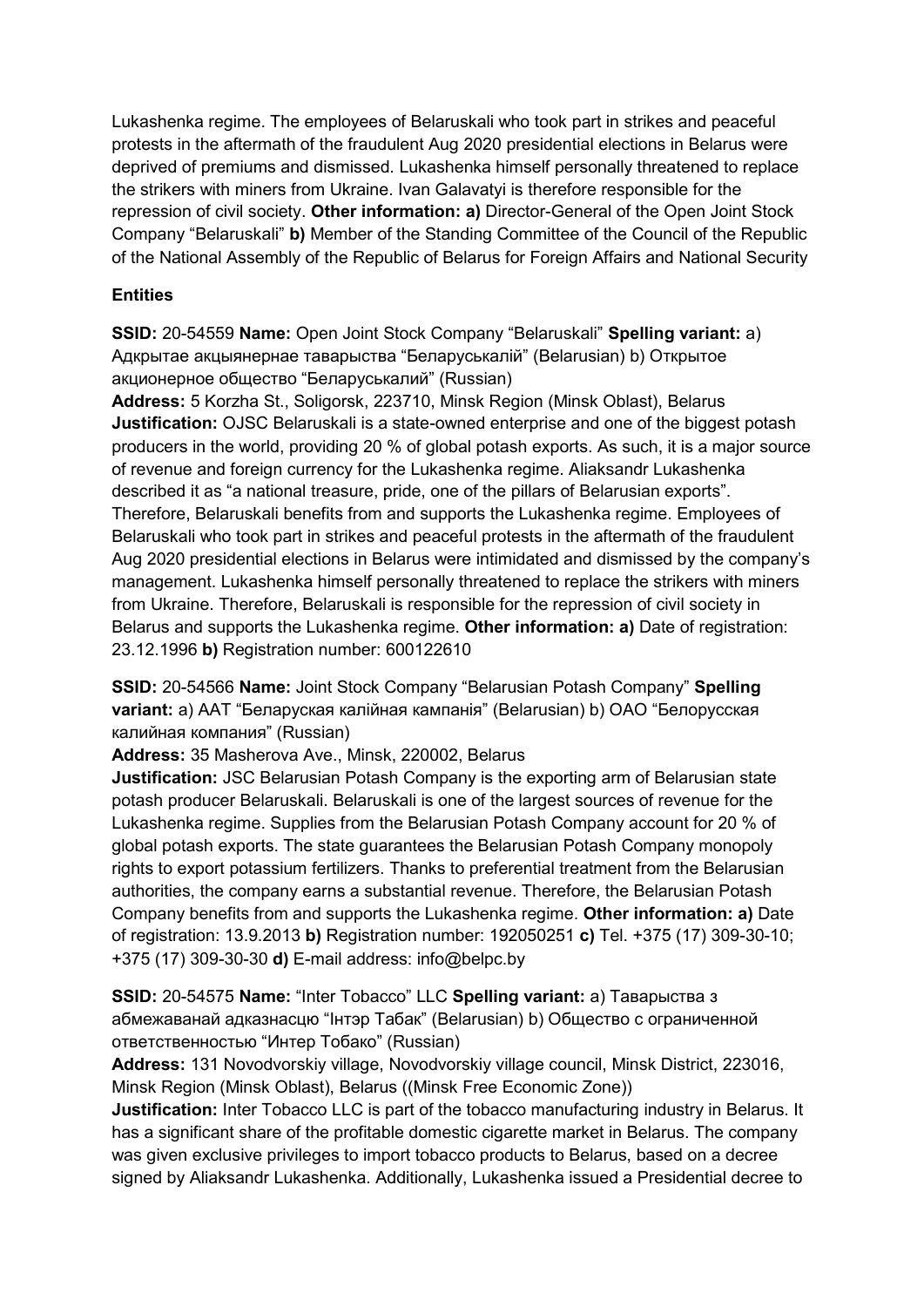re-draw the boundaries of Belarus's capital, Minsk, to carve out land for Inter Tobacco's factory, probably for reasons related to tax evasion. Inter Tobacco belongs to Alexei Oleksin and members of his close family (it is owned by Oleksin's company Energo-Oil). Therefore, Inter Tobacco is benefitting from the Lukashenka regime. **Other information: a)** Date of registration: 10.10.2002 **b)** Registration number: 808000714

**SSID:** 20-54583 **Name:** Open Joint Stock Company "Naftan" **Spelling variant:** a) Адкрытае акцыянернае таварыства "Нафтан" (Belarusian) b) Открытое акционерное общество "Нафтан" (Russian)

**Address:** Novopolotsk 1, 211440, Vitebsk Region (Vitebsk Oblast), Belarus **Justification:** As a state-owned enterprise, OJSC Naftan is a major source of revenue and foreign currency for the Lukashenka regime. Therefore, Naftan benefits from and supports the Lukashenka regime. Employees of Naftan who took part in strikes and peaceful protests in the aftermath of the fraudulent Aug 2020 presidential elections in Belarus were intimidated and dismissed by the company's management. Therefore, Naftan is responsible for the repression of civil society in Belarus and supports the Lukashenka regime. **Other information: a)** Date of registration: 1992 **b)** Registration number: 300042199

**SSID:** 20-54591 **Name:** Open Joint Stock Company "Grodno Tobacco Factory Neman" **Spelling variant:** a) Адкрытае акцыянернае таварыства "Гродзенская тытунёвая фабрыка Нёман" (Belarusian) b) Oткрытое акционерное общество "Гродненская табачная фабрика Неман" (Russian)

**Address:** 18 Ordzhonikidze St., Grodno, 230771 (Hrodna), Belarus **Justification:** OJSC Grodno Tobacco Factory Neman is a Belarusian state-owned enterprise and one of the major sources of revenue for the Lukashenka regime. The company has a 70-80 % share of the tobacco market in Belarus. Grodno Tobacco Factory Neman therefore benefits from and supports the Lukashenka regime. Manufactured in Belarus, Grodno Tobacco Factory Neman brands are among the most common cigarettes smuggled into the Union as part of the lucrative contraband tobacco trade. Train cars belonging to Belarusian state-owned companies Belaruskali and Grodno Azot are used in the contraband scheme. Grodno Tobacco Factory Neman therefore contributes to facilitating the illegal transfer of restricted goods into the territory of the Union. **Other information: a)**  Date of registration: 30.12.1996 **b)** Registration number: 500047627

**SSID:** 20-54598 **Name:** Beltamozhservice **Spelling variant:** a) Рэспублiканскае унiтарнае прадпрыемства "Белмытсэрвiс" (Belarusian) b) Республиканское унитарное предприятие "Белтаможсервис" (Russian)

**Address:** 17th km, Minsk- Dzerzhinsk highway, administrative building, office 75, Shchomyslitsky s/s, 223049, Minsk Region (Minsk Oblast), Belarus

**Justification:** Beltamozhservice is a state-owned company and one of the largest logistics companies in Belarus. It is closely associated with the Belarusian authorities and is involved in the smuggling and re-export of goods from Belarus to Russia. The company benefits from links with the Belarusian authorities and provides significant revenue to the Lukashenka regime. Beltamozhservice is therefore benefitting from and supporting the Lukashenka regime. **Other information: a)** Date of registration: 9.6.1999 **b)** Registration number: 101561144

**SSID:** 20-54605 **Name:** Open Joint Stock Company "Managing Company of Holding 'Belkommunmash'" **Spelling variant:** a) Адкрытае акцыянернае таварыства "Кiруючая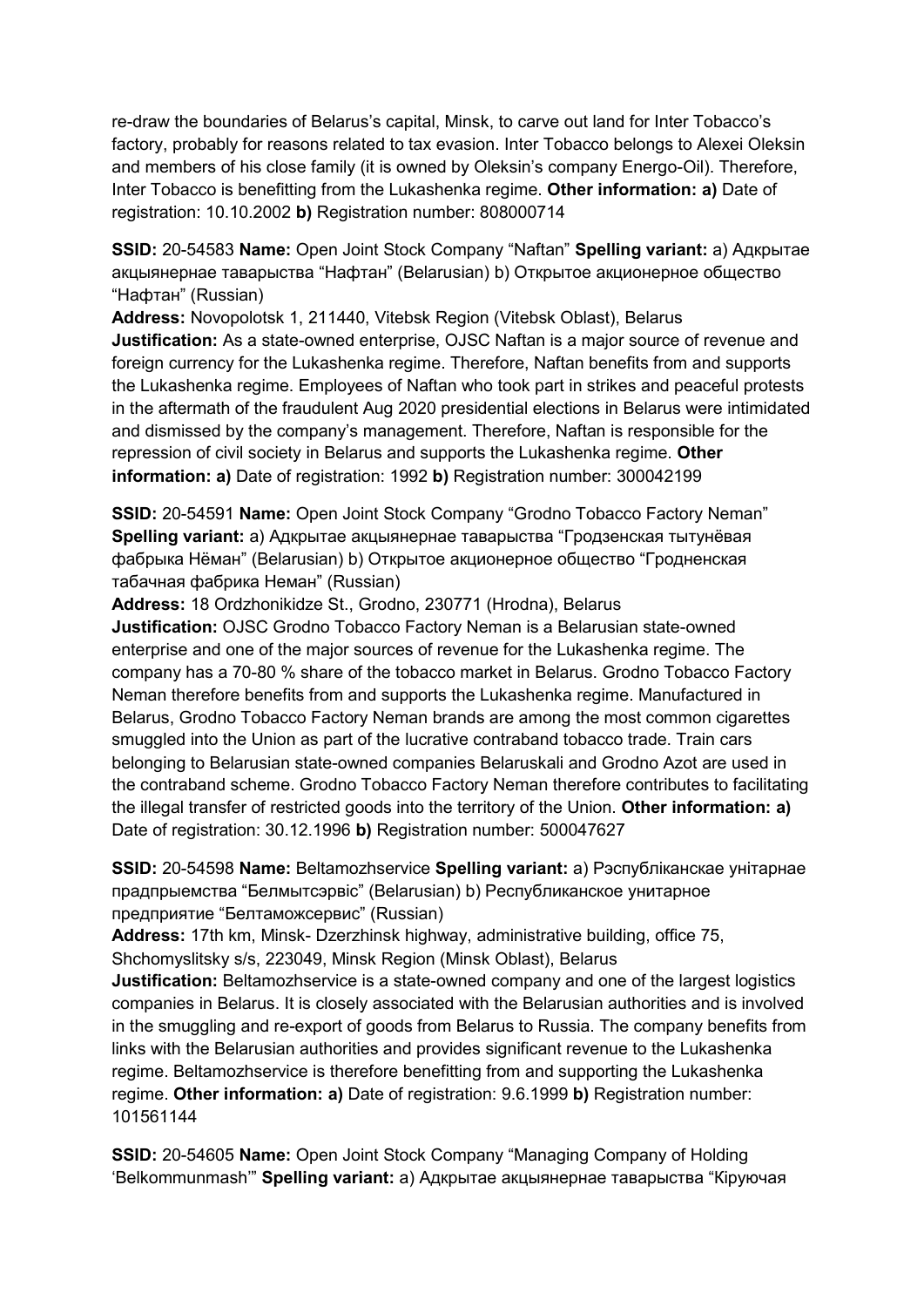кампанiя холдынгу 'Белкамунмаш'" (Belarusian) b) Открытое акционерное общество "Управляющая компания холдинга 'Белкоммунмаш'" (Russian)

**Address:** 64B-2 Perekhodnaya St., Minsk, 220070, Belarus

**Justification:** Belkommunmash is a Belarusian manufacturer of public transport vehicles. Aliaksandr Lukashenka is promoting Belkommunmash's business, guaranteeing the company's compliance with its contractual obligations to its partners and using his influence to support its business activity. Belkommunmash is therefore benefitting from the Lukashenka regime. Belkommunmash dismissed workers in retaliation for their protest against falsified presidential election results in 2020, and is therefore responsible for the repression of civil society and supports the Lukashenka regime. **Other information: a)** Date of registration: 13.8.1991 **b)** Registration number: 100205408

**SSID:** 20-54612 **Name:** Belteleradio Company / National State Television and Radio Company of the Republic of Belarus **Spelling variant:** a) Нацыянальная дзяржаўная тэлерадыёкампанiя Рэспублiкi Беларусь / Белтэлерадыёкампанiя (Belarusian) b) Национальная государственная телерадиокомпания Республики Беларусь / Белтелерадиокомпания (Russian)

**Address:** 9 Makayonka St., Minsk, Belarus

**Justification:** Belteleradio Company is the state television and radio broadcasting company, and controls seven television channels and five radio stations in Belarus. In the aftermath of fraudulent presidential elections in Aug 2020, Belteleradio Company dismissed protesting workers of the media outlets it controls and replaced them with Russian media employees. It is therefore responsible for the repression of civil society. The television and radio stations supervised by Belteleradio Company are actively spreading propaganda and thus supporting the Lukashenka regime. **Other information: a)** Date of registration: 14.9.1994 **b)**  Registration number: 100717729 **c)** Website: tvr.by

**Sanctions program:** Belarus: Verordnung vom 16. März 2022 über Massnahmen gegenüber Belarus (SR 946.231.116.9), Anhang 5, 13, 14 und 15 **Origin:** EU **Sanctions:** Art. 7 Abs. 3 (Endempfänger nach Art. 7 Abs.3), Anhang 5

**Sanctions program:** Bélarus: Ordonnance du 16 mars 2022 instituant des mesures à l'encontre du Bélarus (RS 946.231.116.9), annexes 5, 13, 14 et 15 **Origin:** EU **Sanctions:** art. 7 al. 3 (Destinataires finales selon l'art. 7 al.3), annexe 5

**Sanctions program:** Bielorussia: Ordinanza del 16 marzo 2022 che istituisce provvedimenti nei confronti della Bielorussia (RS 946.231.116.9), allegati 5, 13, 14 et 15 **Origin:** EU **Sanctions:** art. 7 cpv. 3 (Destinatari finali secondo l'art. 7 cpv. 3), allegato 5

# **Listed**

**Entities**

**SSID:** 20-54620 **Name:** 140 Repair Plant JSC

**SSID:** 20-54623 **Name:** 558 Aircraft Repair Plant JSC

**SSID:** 20-54626 **Name:** 2566 Radioelectronic Armament Repair Plant JSC

**SSID:** 20-54629 **Name:** AGAT - Control Systems - Managing Company of Geoinformation Control Systems Holding, JSC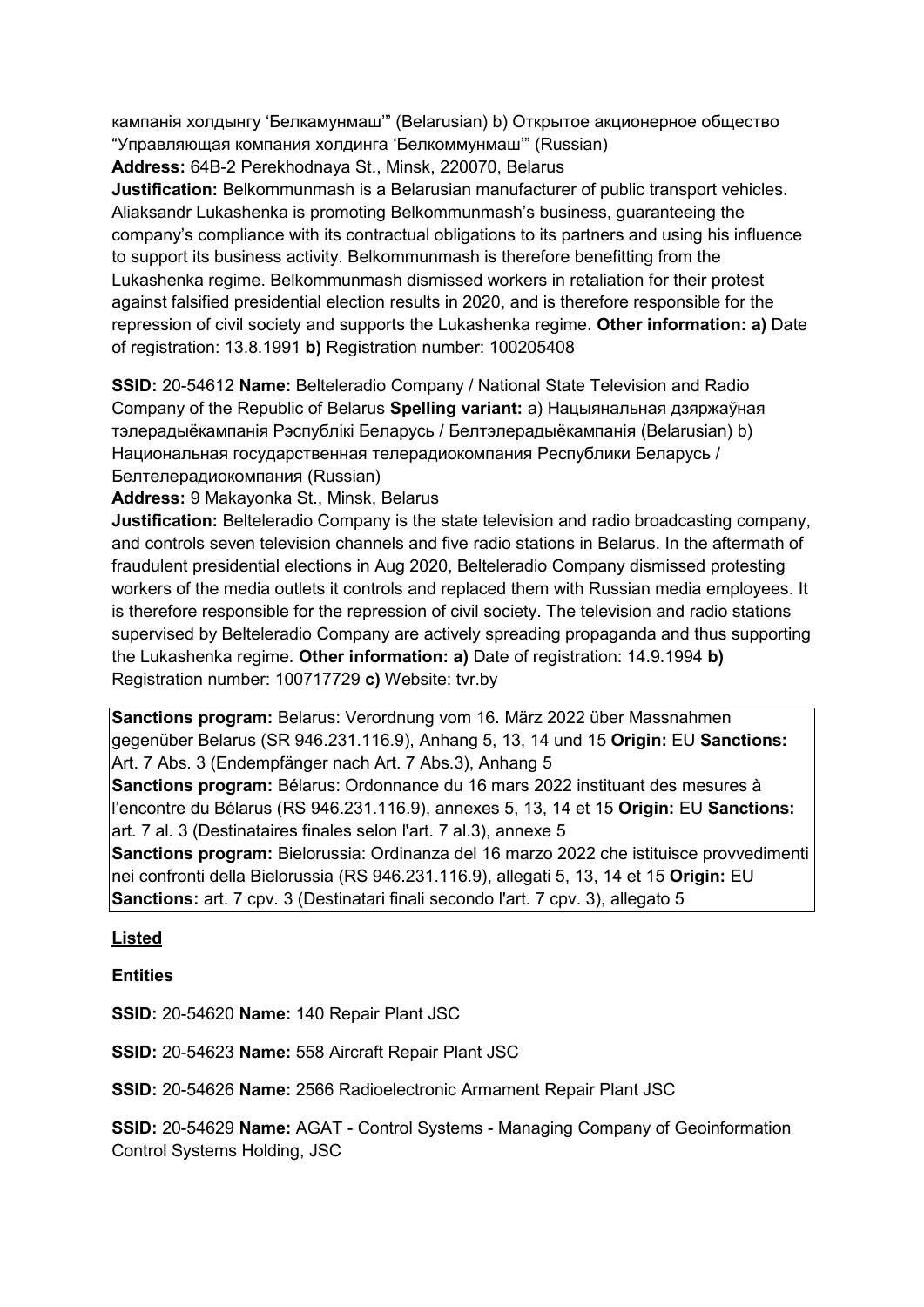**SSID:** 20-54632 **Name:** AGAT - Electromechanical Plant OJSC

**SSID:** 20-54635 **Name:** AGAT - SYSTEM

**SSID:** 20-54638 **Name:** ATE - Engineering LLC

**SSID:** 20-54641 **Name:** BelOMO Holding

**SSID:** 20-54644 **Name:** Belspetsvneshtechnika SFTUE

**SSID:** 20-54647 **Name:** Beltechexport CJSC

**SSID:** 20-54650 **Name:** BSVT-New Technologies

**SSID:** 20-54653 **Name:** Department of Internal Affairs of the Gomel Region Executive **Committee** 

**SSID:** 20-54656 **Name:** Internal Troops of the Ministry of Internal Affairs of the Republic of **Belarus** 

**SSID:** 20-54659 **Name:** KGB Alpha

**SSID:** 20-54662 **Name:** Kidma Tech OJSC

**SSID:** 20-54665 **Name:** Minotor-Service

**SSID:** 20-54668 **Name:** Minsk Wheeled Tractor Plant

**SSID:** 20-54671 **Name:** Oboronnye Initsiativy LLC

**SSID:** 20-54674 **Name:** OJS KB Radar Managing Company

**SSID:** 20-54677 **Name:** Peleng JSC

**SSID:** 20-54680 **Name:** State Authority for Military Industry of the Republic of Belarus

**SSID:** 20-54683 **Name:** State Security Committee of the Republic of Belarus

**SSID:** 20-54686 **Name:** Transaviaexport Airlines JSC

**SSID:** 20-54689 **Name:** Volatavto OJSC

**Sanctions program:** Belarus: Verordnung vom 16. März 2022 über Massnahmen gegenüber Belarus (SR 946.231.116.9), Anhang 5, 13, 14 und 15 **Origin:** EU **Sanctions:** Art. 23 (Verbot der Erbringung von spezialisierten Finanznachrichtendiensten), Anhang 15 **Sanctions program:** Bélarus: Ordonnance du 16 mars 2022 instituant des mesures à l'encontre du Bélarus (RS 946.231.116.9), annexes 5, 13, 14 et 15 **Origin:** EU **Sanctions:** art. 23 (Interdiction de fourniture de services spécialisés de messagerie financière), annexe 15

**Sanctions program:** Bielorussia: Ordinanza del 16 marzo 2022 che istituisce provvedimenti nei confronti della Bielorussia (RS 946.231.116.9), allegati 5, 13, 14 et 15 **Origin:** EU **Sanctions:** art. 23 (Divieto di fornire servizi specializzati di messaggistica finanziaria), allegato 15